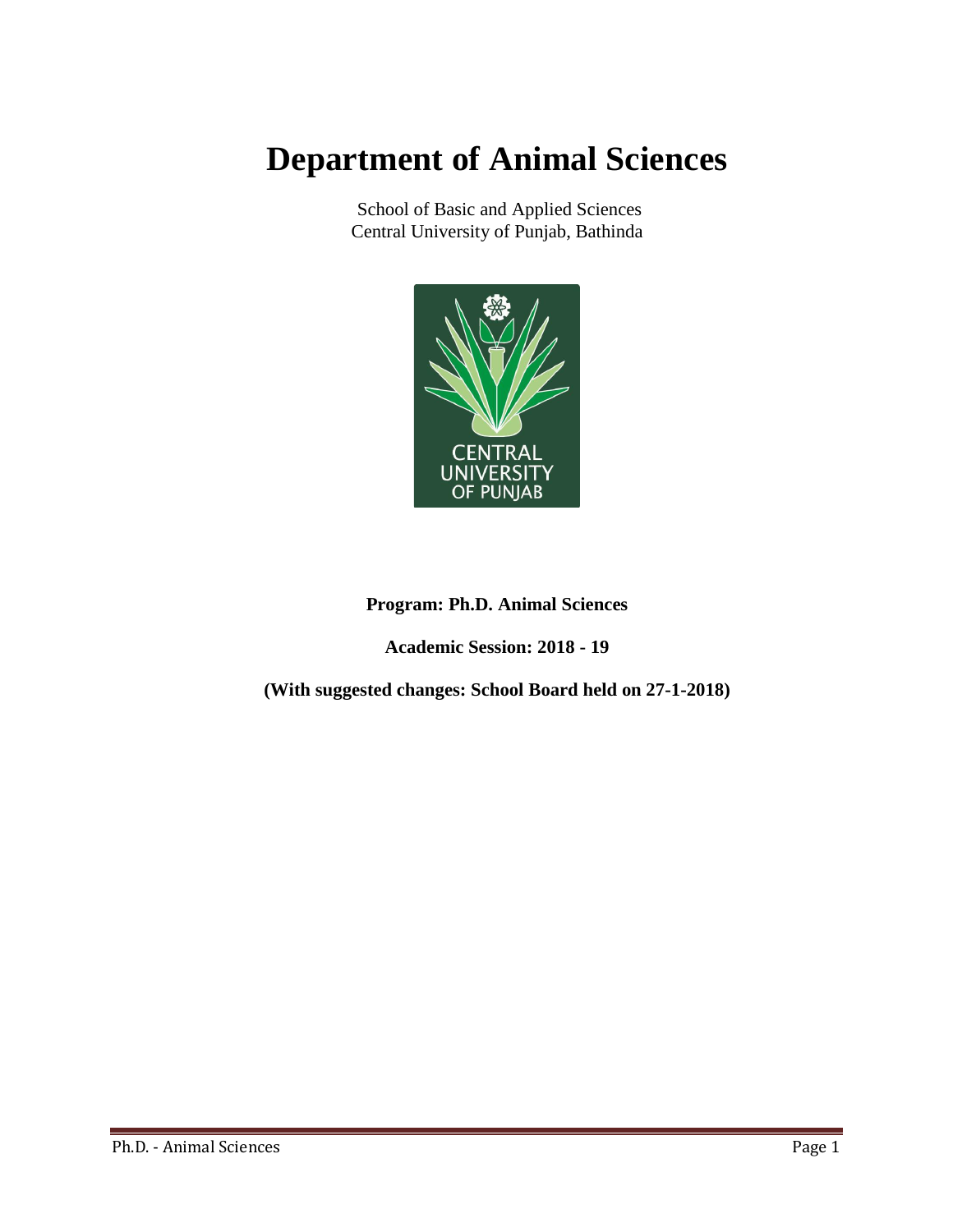#### **Department of Animal Sciences**

#### **Program: Ph.D. Animal Sciences**

### **Academic Session: 2018 - 19**

#### **Semester - I**

| Sr.<br>No.     | <b>Course</b><br>Code | <b>Course Title</b>                                              | L | T | ${\bf P}$ | $\mathbf{C}$ r          |
|----------------|-----------------------|------------------------------------------------------------------|---|---|-----------|-------------------------|
|                |                       | Core Course*                                                     |   |   |           |                         |
| 1              | <b>LAS.701</b>        | Research Methodology, Biostatistics<br>and Computer Applications | 3 | 1 |           | ◢                       |
|                |                       | <b>Elective Courses</b><br>(Opt any two)                         |   |   |           |                         |
| $\overline{2}$ | <b>LAS.702</b>        | <b>Advanced Cell and Molecular</b><br><b>Biology</b>             | 3 | 1 |           | 4                       |
| 3              | <b>LAS.703</b>        | <b>Advances in Animal Sciences</b>                               | 3 | 1 |           | $\overline{\mathbf{4}}$ |
| $\overline{4}$ | <b>LAS.704</b>        | <b>Advanced Research Techniques</b>                              | 3 | 1 |           | $\Delta$                |
|                |                       | <b>Minimum No. of Credits Required</b>                           |   |   |           | 12                      |

**\* Compulsory course; L: Lectures; P: Practical; T: Tutorials; Cr: Credits**

Note: The course work shall be a minimum of 12 credits (as recommended by the 3<sup>rd</sup> school board meeting) and can be increased as per the recommendations of the departmental doctoral research committee (DRC) to a maximum of **16 credits** (also as prescribed by the UGC regulations-2016); and the student also has to undertake **80 research credits** (as per CUPB's guidelines) for the award of Ph.D. degree in Animal Sciences.

# **Examination Pattern**

A: End-Term Exam (Final): Based on short and long descriptive type test (100 Marks)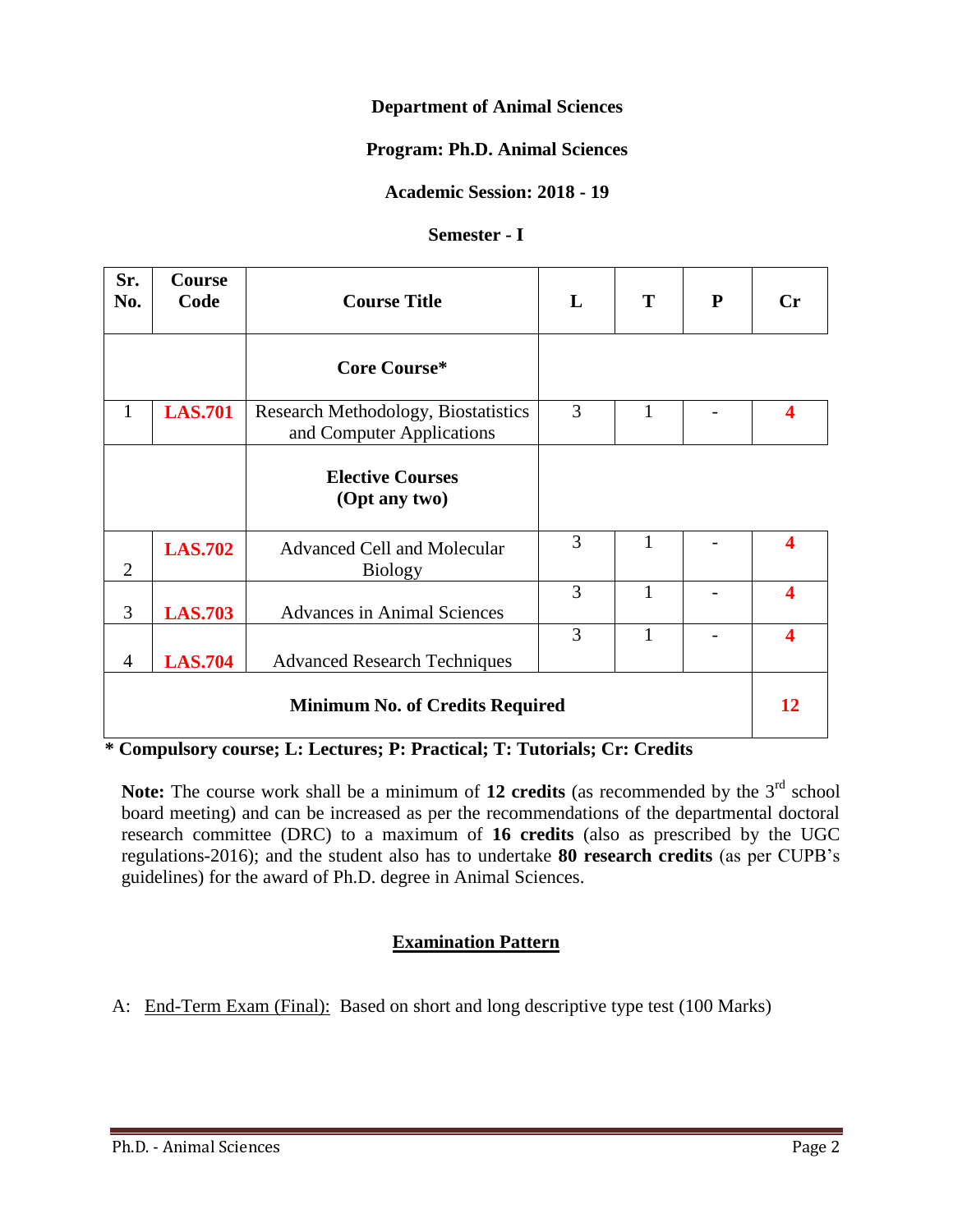#### **Program: Ph.D. Animal Sciences**

#### **Semester – I**

#### **LAS.701: Research Methodology, Biostatistics and Computer Applications 4 Credits**

Learning Objective: This course will help students to plan, execute and understand their research and complex outcome of their results using biostatistical approaches in the testing of hypothesis, designing of experiments, analyzing experimental data and interpretation of the results. Further, the course will ensure that the student understands the various aspects of research methods, ethics, technical and scientific writing; and in addition exposed to the use of computer applications during their research.

| Unit             | <b>Syllabus</b>                                                                                                                                             | Lectures |
|------------------|-------------------------------------------------------------------------------------------------------------------------------------------------------------|----------|
| 1.               | General Principles of Research: Importance of research, critical thinking,<br>hypothesis formulation, research plan development, interpretation of results. | 20       |
|                  | Technical Writing: Writing a research report - Synopsis, Research paper,                                                                                    |          |
|                  | Review article, Poster preparation, Oral presentations. Plagiarism:                                                                                         |          |
|                  | Avoiding Plagiarism during documents / thesis / manuscripts /                                                                                               |          |
|                  | scientific writing. Bibliographic index and research quality                                                                                                |          |
|                  | parameters: citation index, impact factor, h- index, i10 index, etc.                                                                                        |          |
|                  | Research engines: Google scholar, Scopus, Web of science, etc.                                                                                              |          |
|                  | Intellectual property protection (IPP) and Intellectual property                                                                                            |          |
|                  | rights (IPR).                                                                                                                                               |          |
| 2.               | Good Laboratory Practices: Introduction and principles, Physical,                                                                                           | 16       |
|                  | Chemical & Biological hazards; Center for Disease Control, Biosafety                                                                                        |          |
|                  | levels; Radioactive, biohazard and laboratory waste management. Research                                                                                    |          |
|                  | Ethics: History and Fundamentals; Ethical theories; Bioethics; Data                                                                                         |          |
|                  | manipulations; Animal testing and ethics.                                                                                                                   |          |
| 3.               | Computer Applications in Research: Organization, management and                                                                                             | 16       |
|                  | analysis of biological data, biological databases - DNA, RNA and protein                                                                                    |          |
|                  | sequence databases, BLAST, FASTA, multiple sequence alignment, primers                                                                                      |          |
|                  | in biology (design and types of primers), NCBI, PubMed, UCSC and other                                                                                      |          |
|                  | useful databases, <i>In silico</i> approaches for drug design.                                                                                              |          |
| $\overline{4}$ . | Biostatistics: P-value, ANOVA analysis, various statistical tests, Computer                                                                                 | 12       |
|                  | application to statistical packages (Graphpad prism, SPSS etc.), use of                                                                                     |          |
|                  | computers in data analysis: MS excel and Sigma plot analysis.                                                                                               |          |
|                  | <b>Suggested Reading:</b>                                                                                                                                   |          |

- 1. Gupta, S. (2008). Research Methodology and statistical techniques. Deep & Deep Publications (P) Limited, New Delhi.
- 2. Kothari, C. R. (2014). Research methodology (s). New Age International (p) Limited. New Delhi.
- 3. Sahay, Vinaya and Singh, P. (2009). Encyclopedia of Research Methodology in life sciences. Anmol Publications. New Delhi.
- 4. Kauda J. (2012). Research Methodology: A Project Guide for University Students. Samfunds literature Publications.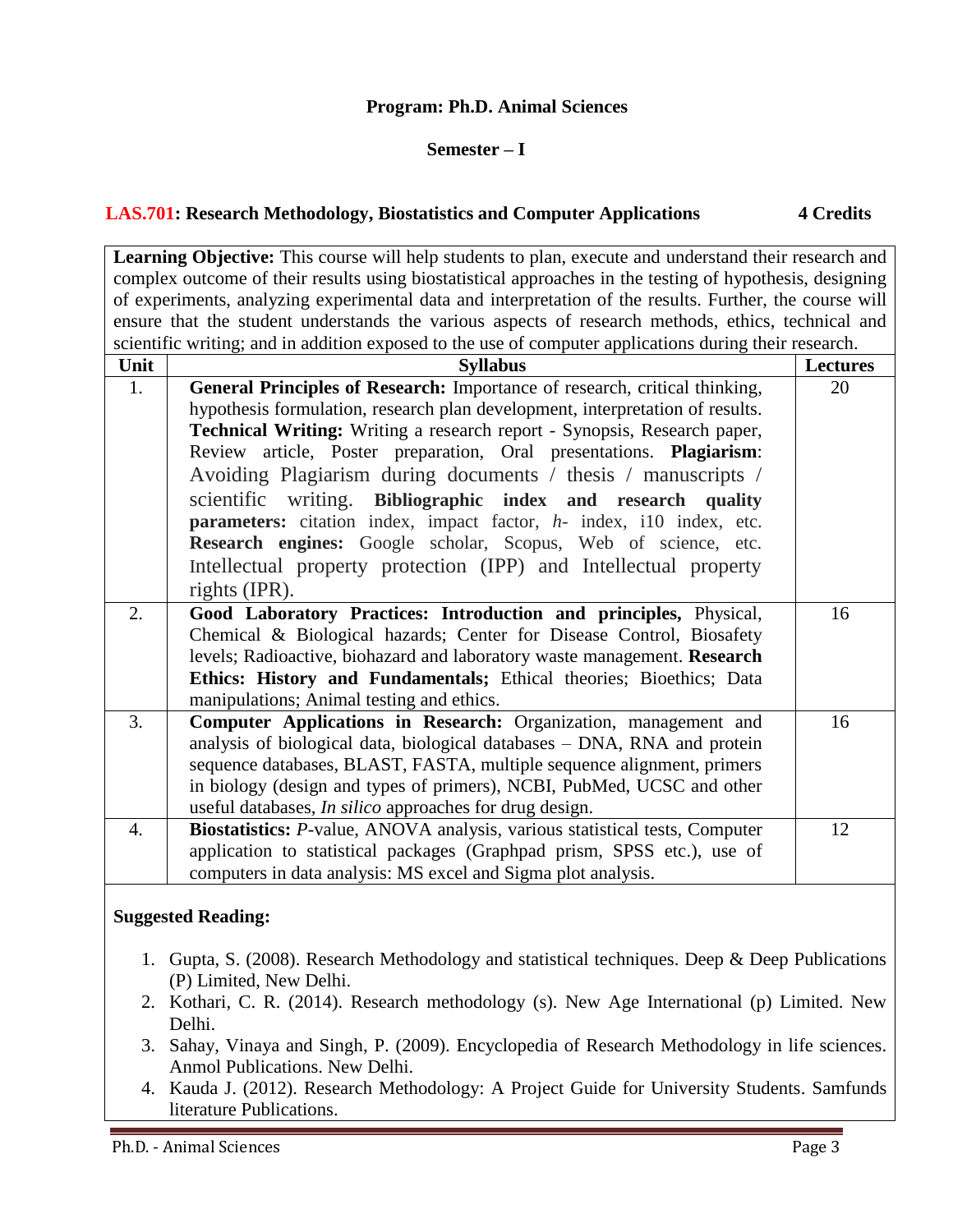- 5. Dharmapalan B. (2012). Scientific Research Methodology. Narosa Publishing
- 6. Norman, G. and Streiner, D. (2008). Biostatistics: The Bare Essentials.3/e (with SPSS). Decker Inc. USA.
- 7. Rao, P. P., S. Sundar and Richard, J. (2009). Introduction to Biostatistics and Research Methods. PHI learning.
- 8. Christensen, L. (2007). Experimental Methodology. Boston: Allyn & Bacon.
- 9. Fleming, D. O. and Hunt, D.L. (2006). Biological Safety: Principles and Practices. American Society for Microbiology, USA.
- 10. Rockman, H. B. (2004). Intellectual Property Law for Engineers and Scientists.
- 11. Wiley-IEEE Press, USA.
- 12. Shannon, T. A. (2009). An Introduction to Bioethics. Paulist Press, USA.
- 13. Vaughn, L. (2009). Bioethics: Principles, Issues, and Cases. Oxford University Press, UK.

# **Elective Courses (Opt any two):**

# **LAS.702: Advanced Cell and Molecular Biology 4 Credits**

Learning Objective: The main objective of this course is to prepare students for current researchoriented and advanced aspects of cell and molecule biology. The students undergoing this course will be provided with latest scientific breakthroughs and current research developments via research and review articles and other online resources.

| Unit | <b>Syllabus</b>                                                                                                                                                                                                                                                                                                                                                                                                                                        | <b>Lectures</b> |
|------|--------------------------------------------------------------------------------------------------------------------------------------------------------------------------------------------------------------------------------------------------------------------------------------------------------------------------------------------------------------------------------------------------------------------------------------------------------|-----------------|
| 1.   | Advanced concepts in cell biology: The molecular basis of cell cycle<br>regulation; cell-matrix interactions: integrins and other ECM adhesion<br>molecules; ECM and its role in wound healing; cell signaling and<br>functions controlled by kinases and phosphatases; cell migration and its<br>control mechanisms; cell-cell and epithelial-mesenchymal interactions;<br>cell death mechanisms; biology of stem cells and stem cell therapies.      | 32              |
| 2.   | Advanced concepts in molecular biology: Chromatin remodeling and<br>nucleosome modifications, alternative DNA structures: role in DNA<br>damage, repair, and genetic instability; human genome project;<br>epigenetic regulation and role in health and disease; genome editing:<br>CRISPR-CAS technology; types of RNAs and non-coding RNAs;<br>regulation of gene expression by non-coding RNA in various diseases;<br>DNA and RNA binding proteins. | 32              |

# **Suggested Reading:**

- 1. Barciszewski, J. (2003) Non-Coding RNAs: Molecular Biology and Molecular Medicine, Springer Publisher.
- 2. Slaby, O. (2012) MicroRNAs in Solid Cancer: From Biomarkers to Therapeutic Targets (DNA and RNA: Properties and Modifications, Functions and Interactions, Recommendations and Applications), Nova Science Publishers.
- 3. Pecorino, L. (2012) Molecular Biology of Cancer: Mechanisms, Targets, and Therapeutics,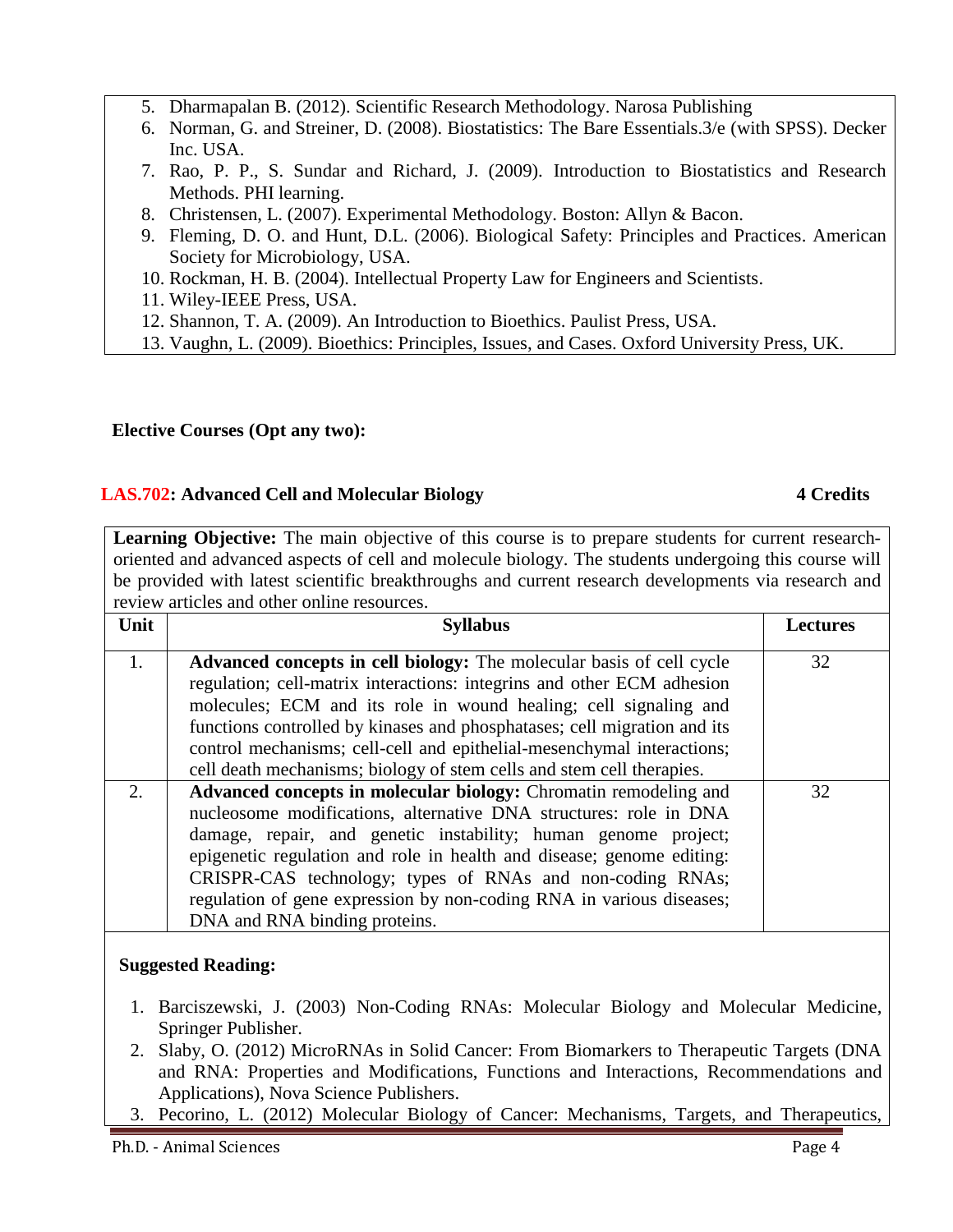Oxford Edition.

- 4. Alberts, B. (2008) Molecular Biology of the Cell, Garland Science
- 5. Cantley, L. C., Hunter, T., Sever, R. (2014) Signal Transduction: Principles, Pathways and Processes, Cold Spring Harbor Laboratory Press.

### LAS.703: Advances in Animal Sciences 4 Credits

| <b>Learning Objective:</b> |                                                                                                                                                                 |                 |  |
|----------------------------|-----------------------------------------------------------------------------------------------------------------------------------------------------------------|-----------------|--|
| Unit                       | <b>Syllabus</b>                                                                                                                                                 | <b>Lectures</b> |  |
| 1.                         | Animal models of disease and research: Hydra<br>model<br>for<br>as<br>a                                                                                         | 24              |  |
|                            | regeneration and morphogenesis; <i>Drosophila &amp; C. elegans</i> as models of                                                                                 |                 |  |
|                            | genetics, development, drug discovery and neurobiology, Mosquito as model                                                                                       |                 |  |
|                            | of disease transmission, Zebrafish as apoptotic and drug assessment model,                                                                                      |                 |  |
|                            | Murine models (Knock-in, knock-out, knock-down, nude and SCID mice).                                                                                            |                 |  |
| 2.                         | Animal Transgenics & Vaccines: Transgenic animals (Transgenic mice,                                                                                             | 16              |  |
|                            | Transgenic livestock, Transgenic poultry); vaccines (subunit-, peptide-,                                                                                        |                 |  |
|                            | attenuated-, DNA- and vector-based).                                                                                                                            |                 |  |
| 3.                         | Cell Signaling and Human Health: Cancer associated signaling pathways;                                                                                          | 24              |  |
|                            | Akt Signaling, MAP kinase signaling, PARP, apoptosis, p53 signaling,                                                                                            |                 |  |
|                            | caspase signaling, NF-kB signaling, JAK, STAT3 pathways, PTEN, mTOR                                                                                             |                 |  |
|                            | signaling pathway, Wnt signaling pathway, VEGF signaling pathway, Toll-                                                                                         |                 |  |
|                            | like receptor signaling pathway; Clinical trials & therapeutics.                                                                                                |                 |  |
| <b>Suggested Reading:</b>  |                                                                                                                                                                 |                 |  |
|                            | 1. Molecular Biotechnology: Principles and Applications of Recombinant DNA by Bernard J.<br>Glick, Jack J. Pasternak, Cheryl L. Patten, 4 <sup>th</sup> edition |                 |  |
|                            | 2. Principles of Gene Manipulation by Sandy B. Primrose, Richard Twyman, Bob Old Seventh<br>edition                                                             |                 |  |
| 3.                         | An introduction to genetic engineering, Third edition by Dr. Desmond S.T. Nicholl                                                                               |                 |  |
| 4.                         | Molecular cloning by R. Green and Joseph Sambrook, 4 <sup>th</sup> Edition, CSHL Press                                                                          |                 |  |
| 5.                         | Essentials of Stem Cell Biology, Third Edition, Robert Lanza & Anthony Atala, Academic<br>Press.                                                                |                 |  |